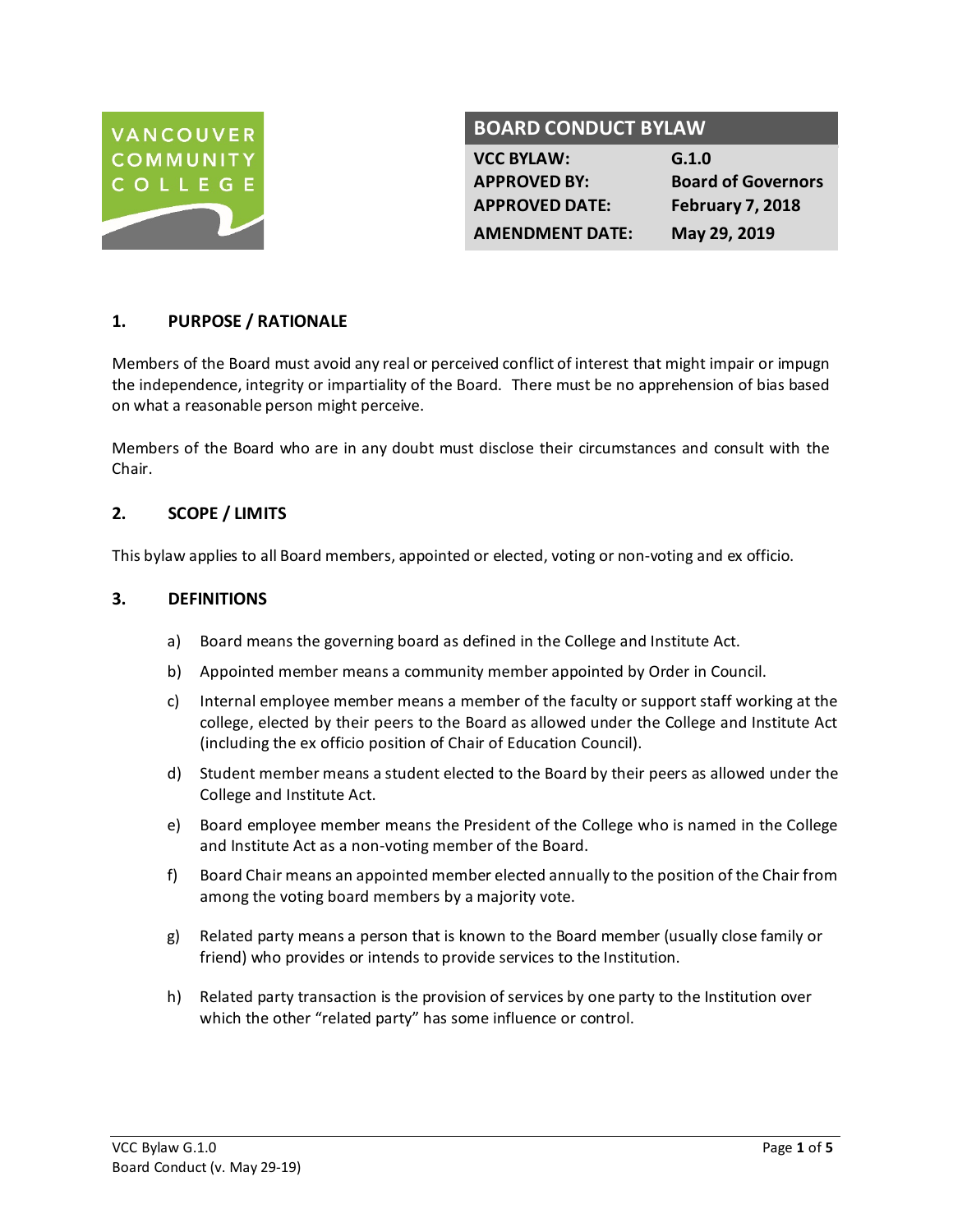#### **4. PRINCIPLES**

#### **4.1 Code of Ethics**

- a) Each member, regardless of whether they are elected or appointed or is an ex officio member of the Board, has the responsibility first and foremost to the welfare of the institution and must function primarily as a member of the Board, not as a member of any particular constituency.
- b) Members of specific constituency groups such as faculty, staff or students may bring forward to board discussions the views of their respective constituency; however, in deliberations and voting they shall always act in accordance with the best interest of the college as a whole.
- c) Board members are expected to act at all times in good faith and with honesty and due diligence.
- d) Board members are expected to regularly attend meetings and to adequately prepare for the duties expected of them.
- e) "If a member of the board has not attended three (3) consecutive regular meetings of the board, the member is no longer a member of the board unless excused by resolution of the board." College and Institute Act, [S.59.7].
- f) Board members shall stand by and uphold decisions of the Board.
- g) The conduct and language of Board members must be free from any discrimination or harassment prohibited by the Human Rights Code.
- h) Board members' conduct shall reflect social standards of courtesy, respect and dignity.
- i) Board members must not reveal or divulge confidential information received in the course of their duties.
- j) Confidential information must not be used for any purpose outside that of undertaking the work of the Board. To this end each member of the Board shall take due care to ensure that confidential information of the Board is not made public.
- k) The Board speaks as with one voice. The Board Chair or someone designated by the Board Chair, represents the Board in the public. All Board members must refer to the Board Chair for public comments about the Board and its decisions.
- l) Performance of Board duties shall not result in any personal or private financial or other substantive gain for its members. (Private gain does not include honoraria for service on the Board.)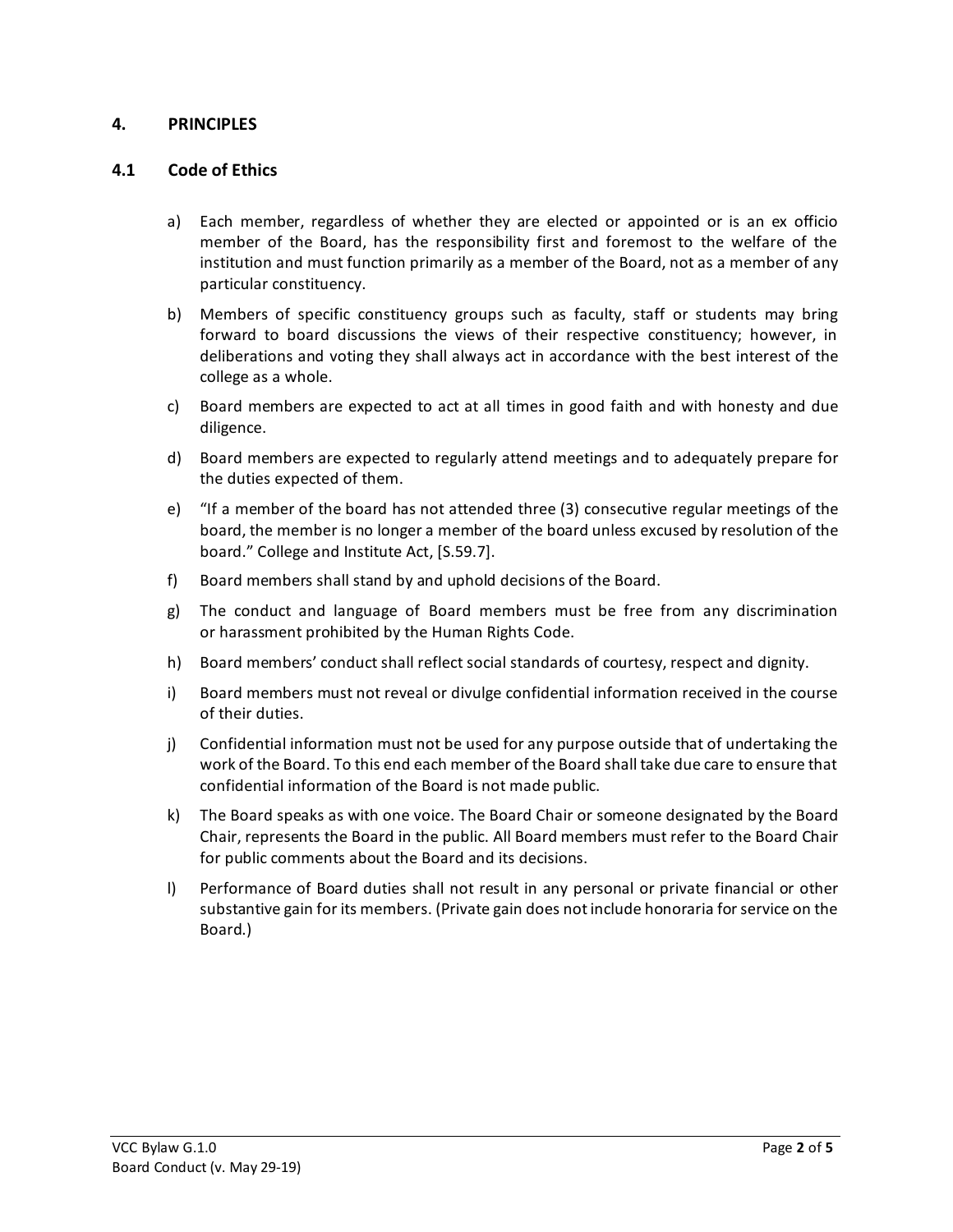### **4.2 Conflict of Interest**

Actions taken in the course of performing duties as a member of the Board shall neither cause nor suggest the reality or perception that the member's ability to perform or exercise those duties has been or could be affected by private gain or interest. All Board members shall ensure that:

- a) Personal financial interests, assets or holdings are not in conflict with any decision, information or other matter that may be heard by or acted upon by the Board.
- b) Activities undertaken as a private citizen are not in conflict with any responsibilities held as a member of the Board.
- c) Activities undertaken as a member of the Board are not in conflict with any activities undertaken as a private citizen.
- d) They remain impartial at all times toward individuals who deal with the Board and, as a member, avoid taking any action that may result in preferential treatment for any individual.
- e) Any actual or potential related party transactions are brought to the attention of the Chair and (if deemed appropriate by the Chair) to the rest of the Board.
- f) Personal employment is not dependent on any decision, information or other matter that may be heard by or acted upon by the Board.
- g) Other memberships, directorships, voluntary or paid positions or affiliations, are not in conflict with work undertaken in the course of performing their duties as a member of the board.
- h) Board members who are also members of their faculty and staff associations should refrain from and should not be privy to any board discussion in relation to collective agreement negotiations or dispute resolution.
- i) Student members are not considered to be in conflict on issues related to fees and charges paid to the institution by students, and may engage in the full debate and vote on these issues.

#### **4.3 Enforcement**

As part of their commitment to the Board, members of the Board are required to affirm an Oath of Office (Appendix A), agreeing to abide by the Board Conduct Bylaw.

- a) The Board Chair shall take action if the Board Conduct Bylaw is breached. Such action may include removal from a board activity including a board meeting, suspension from activities other than regular board meetings for a period of time, suspension for up to two consecutive regular board meetings (in-camera sessions are considered part of the regular board meeting), reprimand, warning, forfeiture of stipend and other sanctions. Any suspension imposed must not exceed two consecutive board meetings based on the limit noted in Section 59(7) of the College and Institute Act.
- b) A member on whom a penalty has been imposed may appeal to the Board of Governors the decision or the penalty, or both.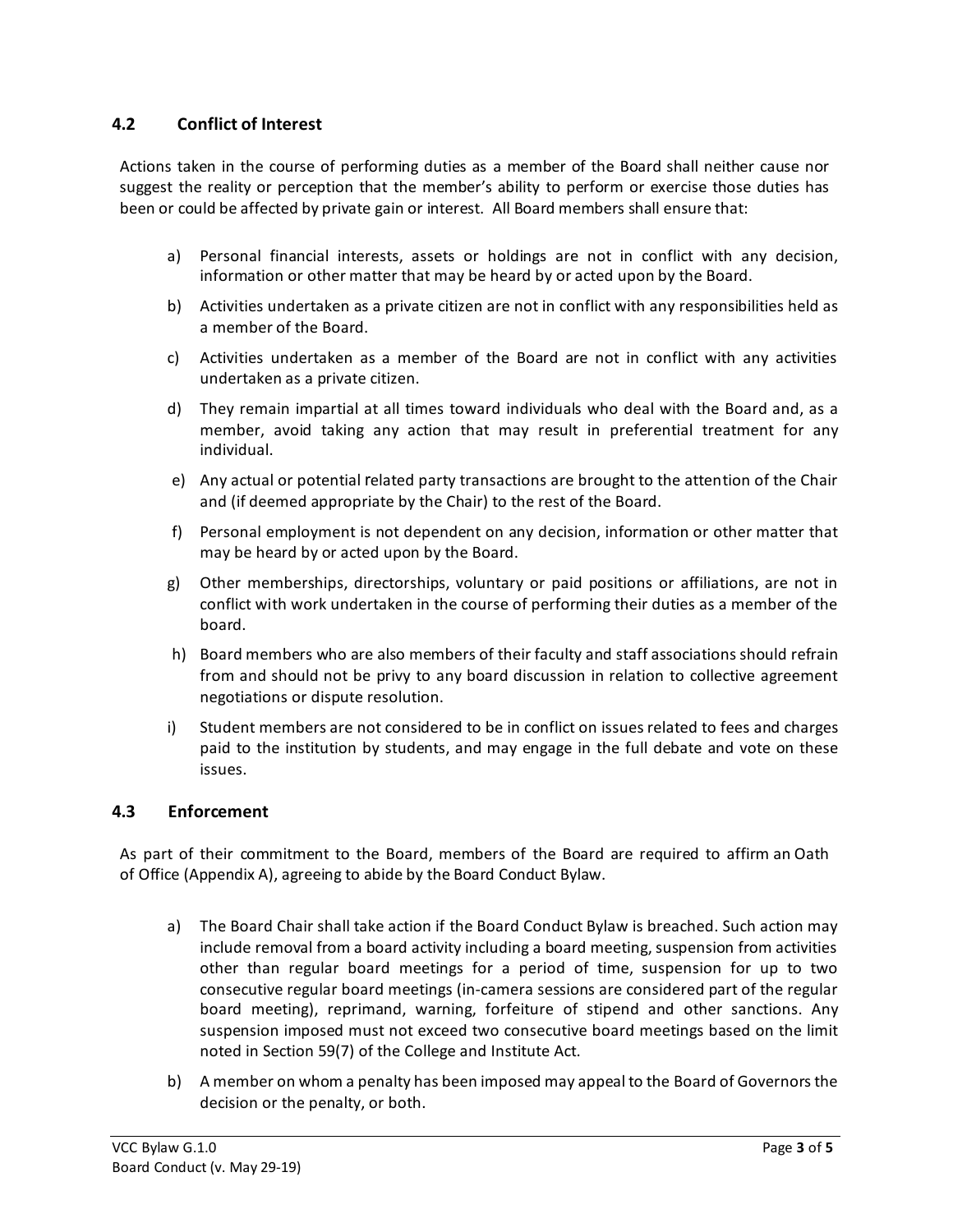c) The decision of the Board is final.

#### **5. GUIDELINES**

The following guidelines are intended to assist the members of the Board and the Board Chair to resolve or handle situations where real, potential or perceived conflict of interest exists or the code of ethics has been breached.

#### **5.1 Handling Conflict of Interest**

- a) The Board Chair will examine the agenda with a view to determining real, potential or perceived conflict of interest.
- b) If the Board Chair believes there is a conflict of interest situation, they will advise the individual involved.
- c) If the Board member agrees, they will:
	- i. Declare the conflict at the commencement of the meeting at which the topic of conflict is scheduled.
	- ii. For In Camera sessions, the Board member in conflict will absent themselves from the meeting for the duration of the discussion and decision on the topic in conflict.
	- iii. For public sessions, the Board member in conflict will refrain from discussing or voting on the topic in conflict.
- d) If the Board member does not agree, the Board Chair will:
	- i. Call an In Camera meeting prior to the meeting of at which the topic of conflict is scheduled.
	- ii. Put the question to the full Board for a decision at that In Camera meeting.
	- iii. The Board's decision will be final.

#### **5.2 Handling a Breach to the Code of Ethics**

- a) When a breach to the code of ethics has been identified, the Board Chair will take whatever action they believe is appropriate based on the nature and severity of the breach. Such action may include but is not limited to:
	- i. Warning
	- ii. Reprimand
	- iii. Suspension from the Board
- b) If the member accepts the decision of the Board Chair, the penalty is imposed and the Board Chair must report the action at the next In Camera meeting of the Board.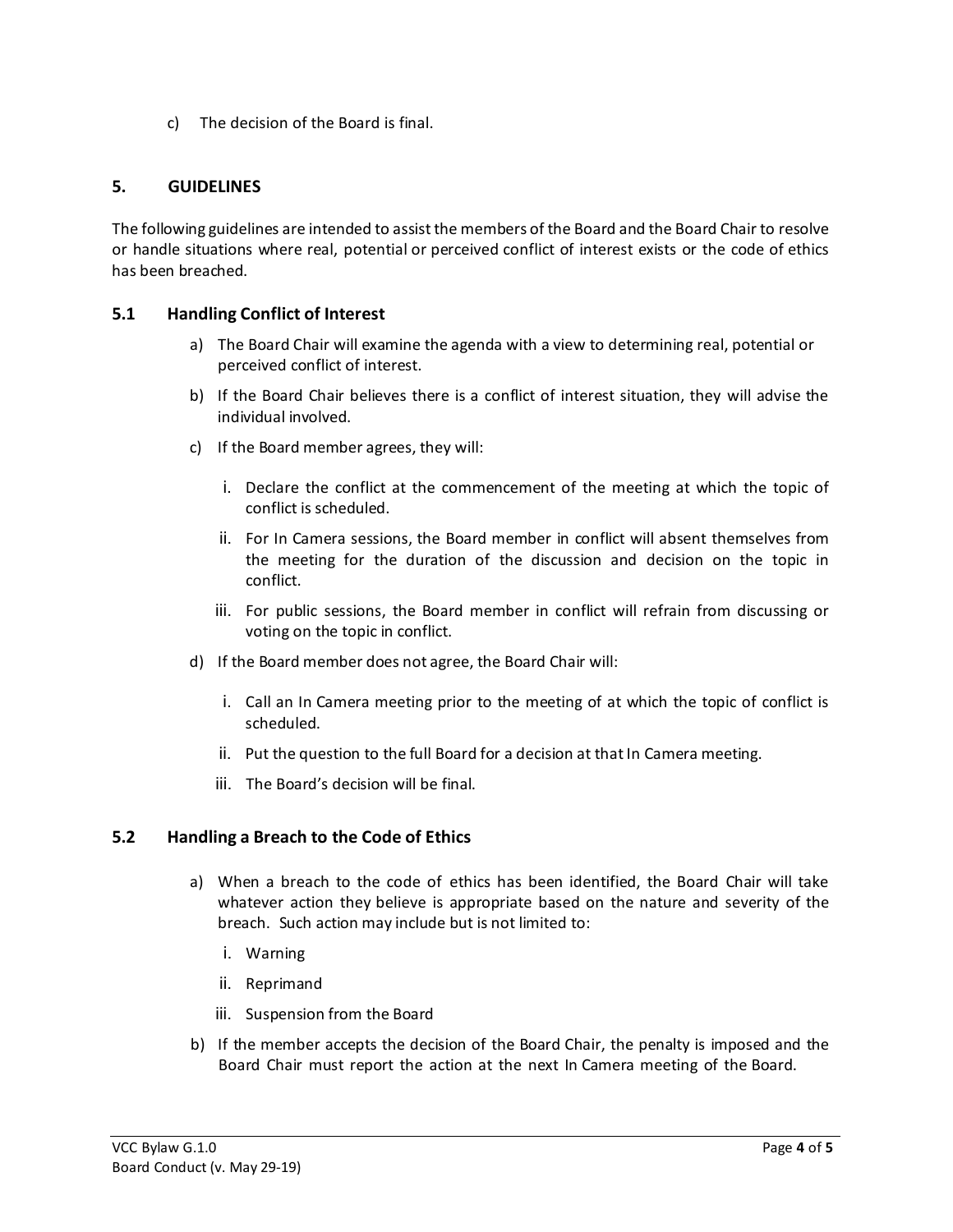#### Processing an Appeal

- c) If the member rejects the decision of the Board Chair, they may appeal to the Board in writing. The appeal must be requested within one week of the imposition of the penalty.
	- i. The penalty will remain imposed until such time as the Board hears the appeal.
	- ii. The Board will make every effort to hear the appeal within one month of its imposition.
- d) On hearing the appeal the Board may:
	- i. allow whatever evidence it considers appropriate, without regard to the rules of evidence
	- ii. allow the appeal, or
	- iii. impose any of the penalties listed in 5.2(a) or, in the case of an appointed member, request that the Lieutenant Governor in Council remove the appellant from the Board.
- e) The decision of the Board is final.

#### **6. RELATED LEGISLATION & POLICIES**

College and Institute Act

#### **7. RELATED POLICIES AND PROCEDURES**

G.1.0 APPENDIX A – VCC Board Oath of Office